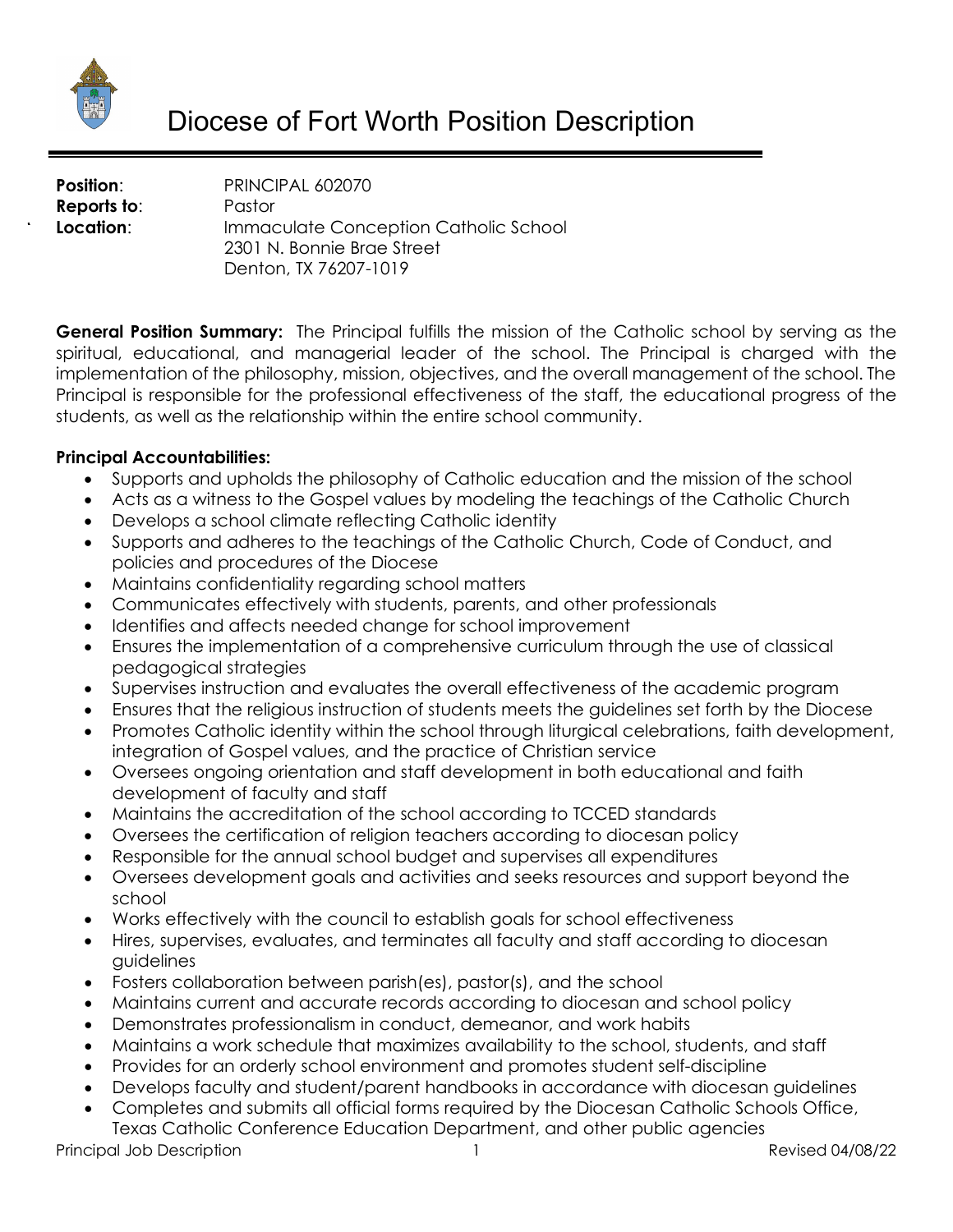

# Diocese of Fort Worth Position Description

- Implements and reviews long-range strategic planning
- Promotes healthy staff morale and professionalism
- Participates in professional development, including diocesan Principal meetings and inservices
- Establishes and implements technology goals for the school

## **Working Conditions and/or Physical Requirements:**

- Required to work some nights and weekends
- Required to manage high to moderate levels of stress
- Required to work a full school day
- Required to work in standard school and office conditions
- Required to work in a variety of locations including those with noise, activity, and inclement weather
- Required to lift or carry classroom supplies, textbook, furniture, and equipment to a minimum of 35 pounds-
- Required to maintain composure and avoid inappropriate displays of emotion
- Required to sit, stand, bend, stoop, reach, grab, pull, hear, see, and speak on a daily basis
- Required to perform repetitive physical tasks such as computer keyboarding, writing, and reading

#### **Travel Requirements:**

• Some travel may be required for meetings with the Diocese of Fort Worth

#### **Education and Experience Preferred:**

- Must be a practicing Catholic in good standing with a commitment to ongoing formation in catechetical and spiritual leadership development Education
- Master's degree in school leadership, graduate degrees in one of the liberal arts, or graduate degrees or certification in classical education
- Master's degree plus 18 hours in educational administration and supervision courses or a valid, appropriate state certificate for a Principal or the successful completion of an appropriate state certification examination, as outlined in the Texas Catholic Conference Education Department standards Experience
- 3 years of teaching experience in a Catholic school
- 3 years of Catholic or classical school administrative experience.

#### **Knowledge and Skills Preferred:**

- Knowledge of the basic teachings of the Catholic Church
- Knowledge of instructional methods/strategies and curriculum differentiation
- Knowledge of child and adolescent development, learning, and behavior
- Knowledge of the content and the methods of religious education
- Knowledge of effective assessment methods
- Able to communicate effectively in both written and verbal form
- Able to work well with others in the school community
- Able to work independently and self-motivate
- Skill in handling multiple tasks simultaneously
- Skill in organizing and relating information in an understandable format

Principal Job Description 2 2 and 2 Revised 04/08/22